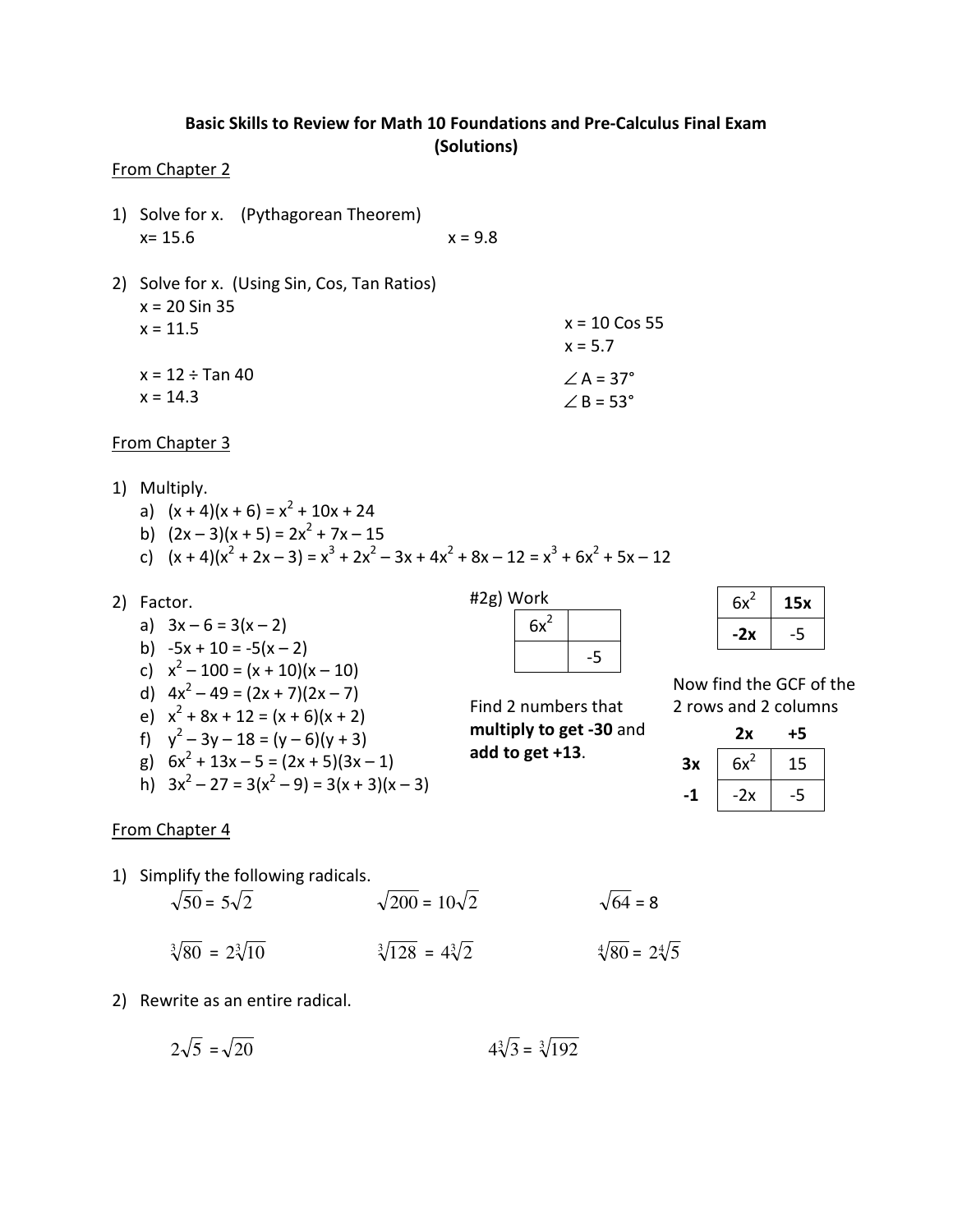3) Evaluate (without using a calculator).

$$
4^{\frac{3}{2}} = (\sqrt{4})^3 = 2^3 = 8
$$
  $8^{\frac{4}{3}} = (\sqrt[3]{8})^4 = 2^4 = 16$   $(-16)^{\frac{3}{2}} = (\sqrt{-16})^3 = \text{impossible}$   
 $(\frac{1}{8})^{-\frac{1}{3}} = 8^{\frac{1}{3}} = \sqrt[3]{8} = 2$   $4^{-\frac{3}{2}} = (\frac{1}{4})^{\frac{3}{2}} = (\sqrt{\frac{1}{4}})^3 = (\frac{1}{2})^3 = \frac{1}{8}$   $16^{.75} = 16^{\frac{3}{4}} = (\sqrt[4]{16})^3 = 8$ 

4) Express each radical as a power.

$$
\left(\sqrt[3]{4}\right)^5 = 4^{\frac{5}{3}} \qquad \qquad \sqrt{5.5} = (5.5)^{\frac{1}{2}}
$$

5) Simplify the following. Write all powers with positive exponents.

$$
\frac{x^2y^3}{xy^5} = \frac{x}{y^2} \qquad \qquad (x^{-2}y^3)(x^4y^{-1}) = x^2y^2 \qquad \qquad \left(\frac{x^2}{x^4}\right)^{-3} = (x^{-2})^{-3} = x^6
$$

### From Chapter 5

- 1) Write the Domain and Range for each of these relations.
	- a) {(0,3) (1,4) (2, 5)} Domain: {0, 1, 2} Range: {3, 4,5}
	- b) Domain: -3 ≤ x ≤ 4 Range:  $0 \le y \le 2$
- 2) Is the relation a function (yes or no)? no (x value of 2 is used more than once)
- 3) Is the function a linear relation (yes or no)? a) {(0, 30) (1, 20) (2, 10) (3, 0)} yes…constant rate of change b) {(1, 1) (2, 2) (3, 4) (4, 7) (5, 11)} no…rate of change is different
- 4) What is the rate of change for each linear relation below?

a) {(2, 10) (4, 20) (6, 30)} rate of change is 
$$
\frac{10}{2}
$$
 = 5

- b) rate of change is 1  $-\frac{3}{4}$  = -3
- 5) If the function is  $f(x) = 2x + 4$ , find  $f(3)$ .  $f(3) = 2(3) + 4 = 10$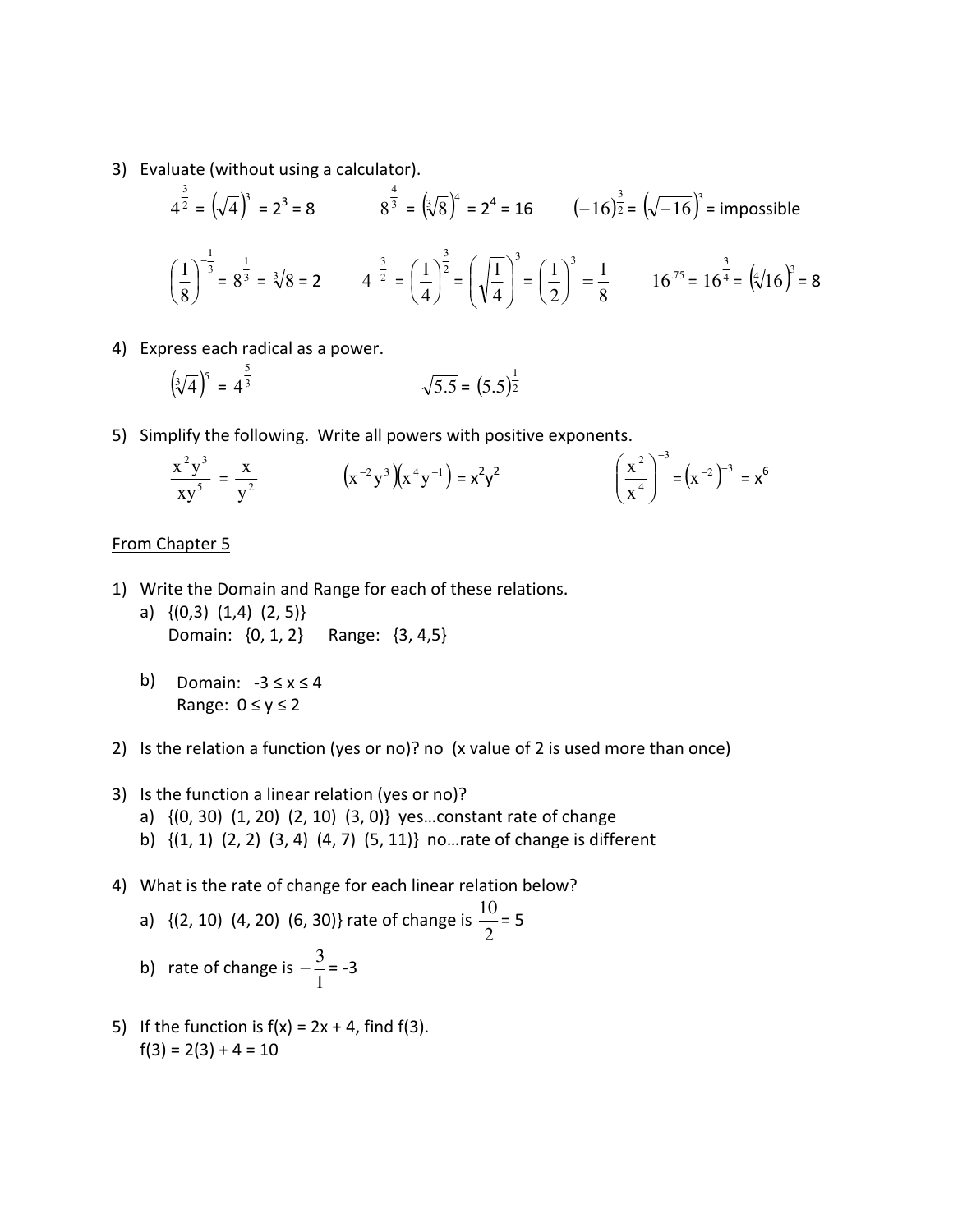## From Chapter 6

- 1) What is the slope of the line  $y = 2x + 3$ ? Slope is 2
- 2) What is the slope of the following graph? Slope is 2  $-\frac{5}{2}$
- 3) What is the slope of the line that passes through the points (3, 6) and (-1, 4)?



- 5) Identify the slope and the coordinates of a point on the line of the equation  $y + 5 = -2(x - 4)$ . Slope is -2 Point is (4, -5)
- 6) Write an equation in the form  $y y_1 = m(x x_1)$  (slope/point form) for the graph of a linear function that passes through the points (1, 4) and (3, 7).

Slope = 
$$
\frac{4-7}{1-3} = \frac{-3}{-2} = \frac{3}{2}
$$
  $y-4 = \frac{3}{2}(x-1)$  OR  $y-7 = \frac{3}{2}(x-3)$ 

7) Write the equation of the line in the form  $y = mx + b$  (slope/intercept form) that has a yintercept of 5 and is perpendicular to the line with an equation  $y = 2x + 3$ .

Slope is 
$$
-\frac{1}{2}
$$
 (perpendicular = use neg reciprocal of 2)  $y = -\frac{1}{2}x + 5$ 

8) Rewrite the equation  $3x + 2y - 6 = 0$  into the form  $y = mx + b$  (slope/intercept form).

$$
2y = -3x + 6
$$
  
y =  $-\frac{3}{2}x + \frac{6}{2}$  y =  $-\frac{3}{2}x + 3$